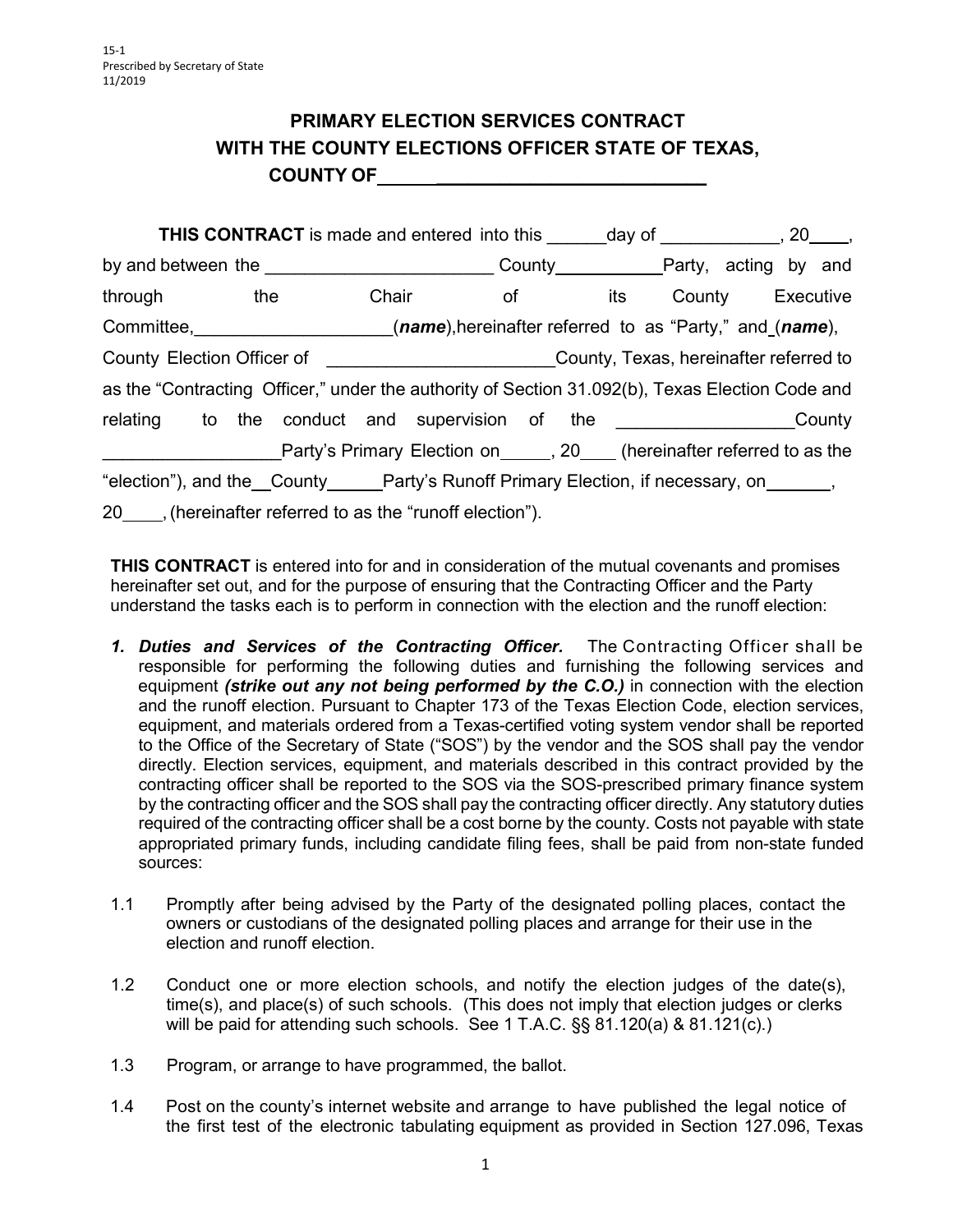Election Code, and/or the legal notice of the logic and accuracy test of the direct recording electronic ("DRE") voting machines as provided in Section 129.023(b), Texas Election Code, as applicable, and conduct all required tests of the electronic tabulating equipment under Sections 127.096-127.098, Texas Election Code, the voting system that uses DRE voting machines under 129.021-129.023, Texas Election Code, or the voting system that uses other electronic voting systems in accordance with advisories issued by the Texas Secretary of State (hereinafter referred to as "SOS"), respectively.

- $1.5$  (and of any runoff election) and a notice of any consolidated precincts, if applicable, on the posted on the bulletin board used for posting notices of meetings of commissioner's court. The notice must contain the information set forth in Section 4.004, Texas Election Code and be posted within the time frame set forth in Section 4.003(b), Texas Election In accordance with Section 172.1112, Texas Election Code, post a notice of the election county's Internet website. If the party does not maintain a website, the notice must be Code.
- $1.6$  ballots, election kits, office supplies such as paperclips, pens, etc., ballot boxes, and voting booths. Procure and distribute all necessary election supplies, including without limitation,
- $1.7$  voting locations and at the election day polling places, and transport them (or arrange to have them transported) to and from the early voting locations and at the election day polling places. Procure all necessary voting machines and equipment, prepare them for use at the early
- 1.8 Arrange for the use of a central counting/central accumulation station and for the central counting station manager and tabulating personnel and equipment needed at the counting/accumulation station and assist in the preparation of programs and the test materials for the tabulation of ballots to be used with electronic voting equipment.
- 1.9 Obtain voter registration lists from the voter registrar to be used during early voting and on election day.
- 1.10 As requested by the Party, assist in the general overall supervision of the election and the runoff election and provide advisory services in connection with the decisions to be made and the actions to be taken by the officers of the Party who are responsible for holding the election and the runoff election.
- 1.11 Prepare the unofficial tabulation of precinct results on election night in accordance with Section 172.113, Texas Election Code.
- 1.12 Submit Election Night Returns ("ENR") electronically to the Texas Secretary of State (hereinafter referred to as "SOS") in the form requested by the SOS in accordance with Chapter 68, Texas Election Code.
- 1.13 Prepare and submit to the SOS an electronic report of the number of votes, including early voting votes, received in each county election precinct by each candidate for the offices of President and Vice-President of the United States (if applicable), statewide offices, the offices of U.S. Representative, state senator, or state representative, district offices, county or precinct offices in accordance with Sections 67.017 and 172.124, Texas Election Code.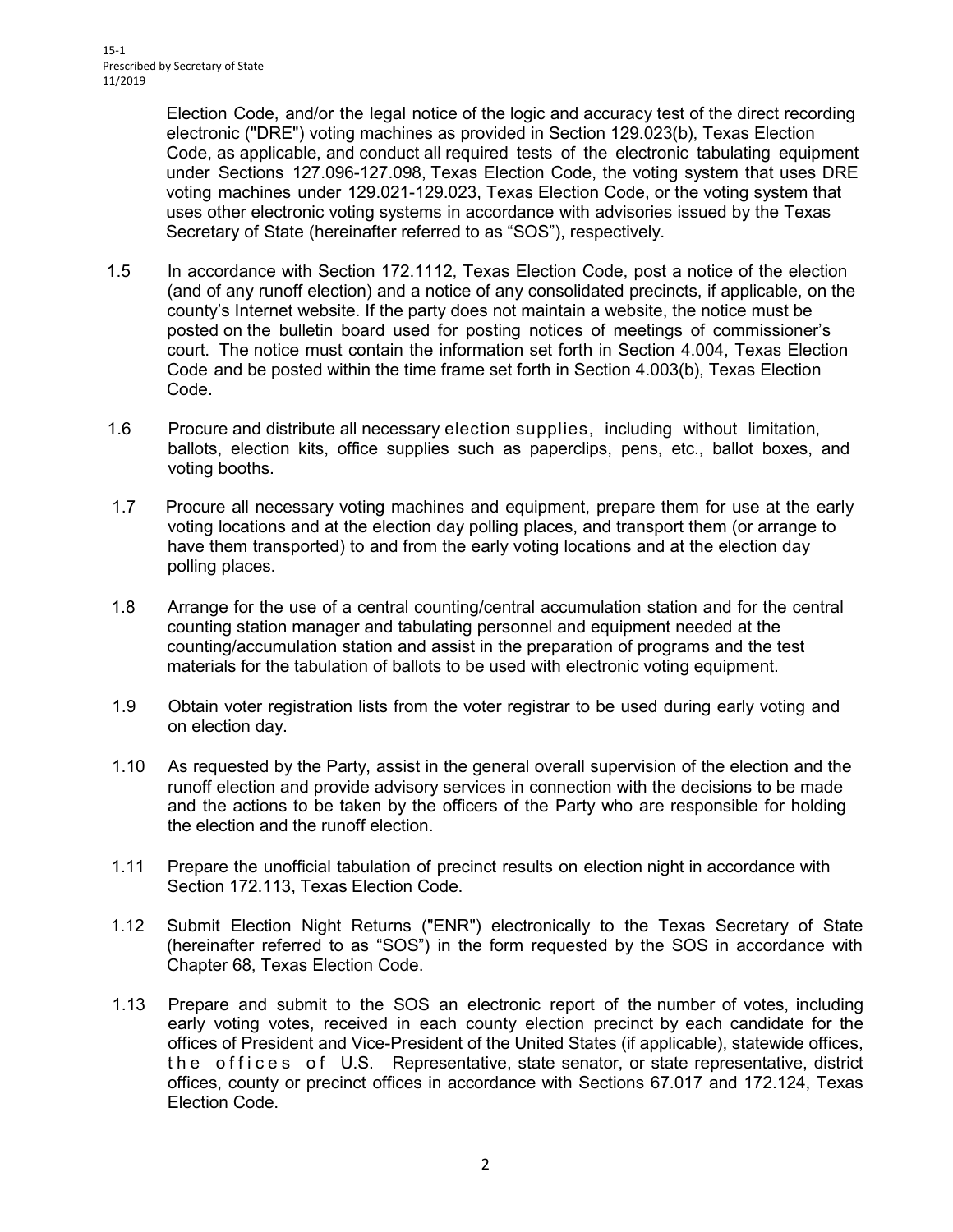- *2. Duties and Services of the Party.* The Party shall be responsible for performing the following duties in connection with the election and the runoff election:
	- 2.1 In accordance with Sections 42.002(a)(3), 42.009 and 43.003, Texas Election Code, determine whether there will be a consolidation of county voting precincts for the election and the runoff election, designate the polling place for each voting precinct for the election and runoff election, and advise the Contracting Officer of any such consolidations and the names and addresses of the polling places and the contact persons for them.
	- 2.2 Appoint a presiding and an alternate judge for each election day polling place, a presiding and an alternate judge for the central counting station, and a presiding judge for the early voting ballot board and promptly provide the names and contact information to the Contracting Officer. (It is the responsibility of the presiding judges to appoint the appropriate number of election clerks.)
	- 2.3 Appoint in accordance with Sections 127.002, 127.003, and 127.004, Texas Election Code, the counting station manager, tabulation supervisor, and assistants to the tabulation supervisor that usually perform these functions in the county for elections ordered by the governor, the county judge or commissioners court.
	- 2.4 Notify the election judges of the election and the runoff election in accordance with Section 4.007, Texas Election Code.
	- 2.5 As soon as possible after the final candidate filing deadline (or in the case of a runoff election, after the canvass of the election) to allow sufficient time to prepare the ballot and to conduct any necessary logic and accuracy testing so that ballots going overseas may be mailed no later than 45 days before the election dates for the election and the runoff election, certify in writing to the Contracting Officer (i) the candidates' names (as they are to appear on the ballot) and offices, and (ii) any referenda under Section 172.087, Texas Election Code (in English, Spanish, and any other required languages) that are to appear on the ballot.
	- 2.6 Supervise the overall conduct of the election in the county as set forth in Section 31.092(d), Texas Election Code.

#### *3. Compensation, Billing, and Payment.*

 3.1 For the performance of duties and services and the providing of equipment and supplies under Paragraph 1 above, the Party shall pay the Contracting Officer for the actual expenses he/she incurs in accordance with Section 31.100, Texas Election Code and the leasing fees allowed under Section 123.033 (e) and (f), Texas Election Code, including without limitation, the costs and expenses of election supplies; newspaper publication of the testing notice only; use of voting machines and equipment; wages and salaries of the precinct election judges, alternate judges, and election clerks, members of the early voting ballot board, and central counting station personnel; programming the ballot; logic and accuracy testing, and voting machines and equipment transportation. Provided, that nothing herein shall be construed as permitting the Contracting Officer to be paid for costs or expenses for which reimbursement is not allowed under Section 31.100 or other sections of the Texas Election Code or under the SOS administrative rules or advisories relating to primary funds.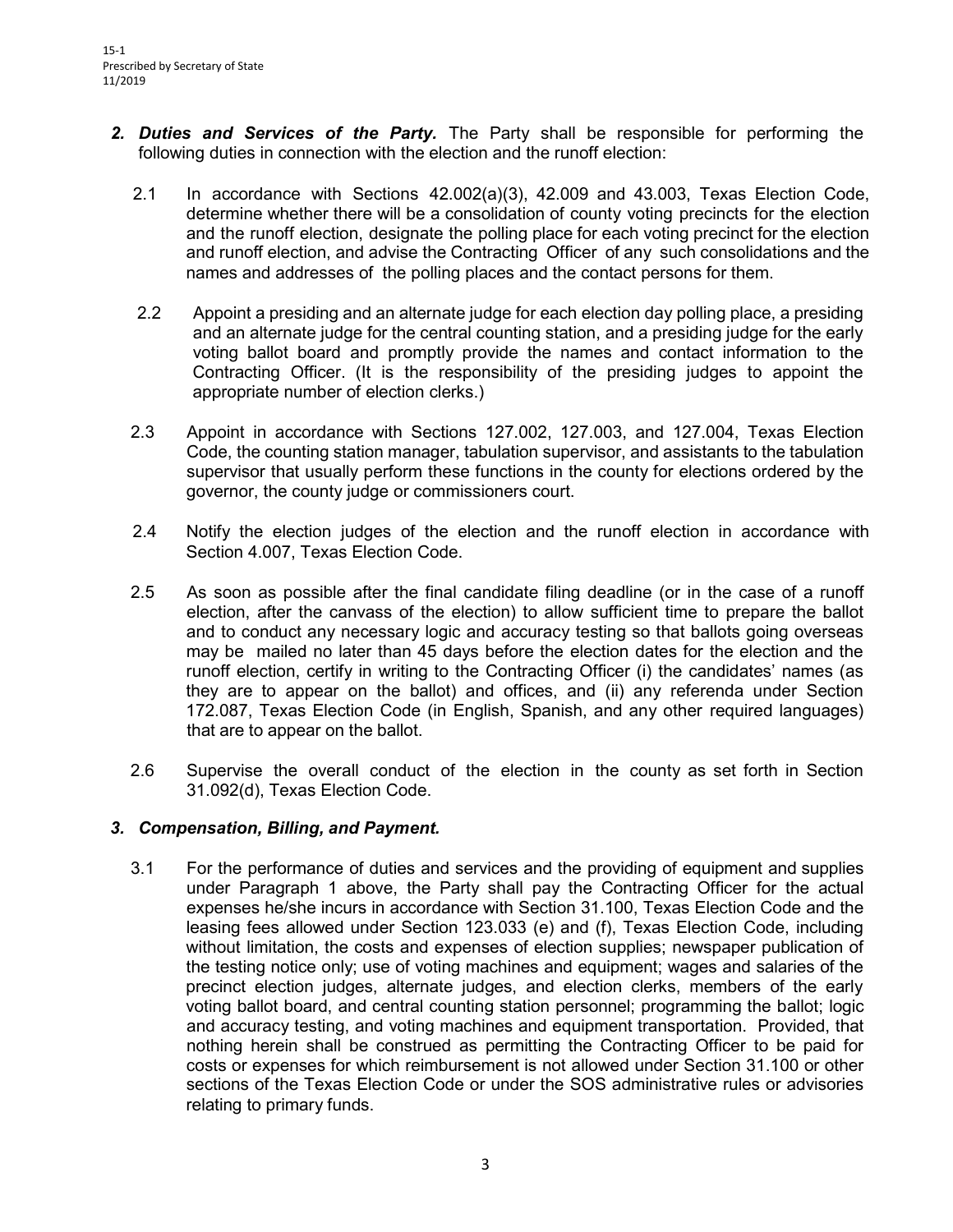- 3.2 For the performance of duties and services and the providing of equipment and supplies under Paragraph 1 above, the Party shall pay the Contracting Officer a fee of 10% of the total amount of the Contract (but not less than \$75) in accordance with Section 31.100(d), Texas Election Code.
- 3.3 Notwithstanding anything to the contrary in this Contract, the Contracting Officer may require that money be paid in advance to conduct the election and the runoff election from the Party, which must be paid into a separate county fund in accordance with Section 31.100(a), Texas Election Code, from which the Contracting Officer may make expenditures for the election and runoff election.
- 3.4 Notwithstanding anything to the contrary in this Contract, the Contracting Officer will receive direct payment of actual expenses incurred by the Contracting Officer in connection with the election or runoff election and in accordance with this Contract from the SOS in accordance with rules and procedures established by the SOS and Section 173.0832, Texas Election Code.
- 3.5 Notwithstanding anything to the contrary in this Contract, the Contracting Officer may request the Party to pay directly to the precinct election and alternate judges and election clerks, members of the early voting ballot board, and the presiding and alternate judges and clerks of the central counting station the wages and salaries earned by them in connection with the election and runoff election.
- 3.6 A cost estimate for the services, equipment, and supplies provided by the Contracting Officer for the election and the runoff election is attached to and made a part of this Contract as Exhibit A. The cost estimate should express costs in the categories set forth in the Party's Primary Cost Estimate and the Party's Primary Runoff Cost Estimate. The Party and the Contracting Officer acknowledge that the cost of the election and the runoff election is paid for from the county primary fund described in Section 173.031, Texas Election Code, with the county paying for the cost of early voting in accordance with Section 173.003, Texas Election Code. The Contracting Officer and the Party also acknowledge their responsibility to comply with the administrative rules issued by the SOS relative to primary financing, 1 T.A.C. §§ 81.101-81.157.
- 3.7 As soon as reasonably possible after the election or the runoff election, the Contracting Officer will submit an itemized invoice to the Party (i) for the actual expenses he/she incurred as described in Paragraph 3.1 above and (ii) for the Contracting Officer's fee as described in Paragraph 3.2 above. The invoice shall reflect any advance monies paid under Paragraph 3.3 and any direct payments made under Paragraph 3.4. The Contracting Officer will use his/her best efforts to submit the invoice within 30 days after the election or within 10 days after the runoff election.
- **4. Early Voting.** In accordance with Section 83.002(2), Texas Election Code, the Contracting Officer is the early voting clerk for the election and the runoff election, both with respect to early voting in person and voting by mail. The county shall not be entitled to reimbursement for the cost of early voting, except for the cost of the ballots and the ballot programming for use of the voting system, as set forth in the administrative rules promulgated by the SOS.
- *5. Voting System.* The voting system to be used in the election and runoff election is

 $\mathcal{L}_\text{max}$  , and the contract of the contract of the contract of the contract of the contract of the contract of the contract of the contract of the contract of the contract of the contract of the contract of the contr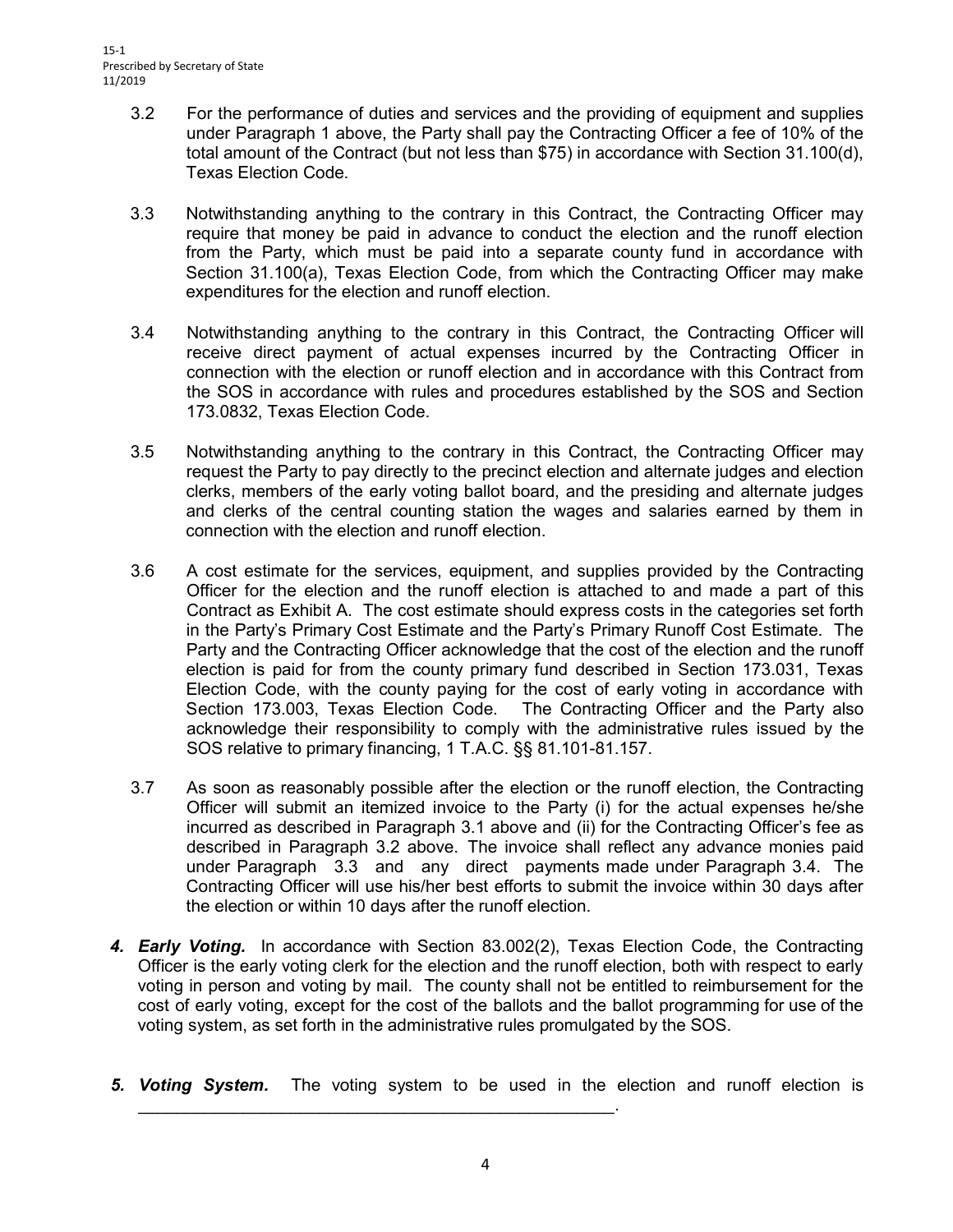6. Acknowledgement of Contracting Officer, in accordance with Section 31.092(e), Texas Election Code, may enter into a similar Primary Election Services Contract with any other political party in the same county that nominates its candidates for office by primary election. In such event, the Party agrees to share common polling places with the other political party. The Party acknowledges that if there is not enough county-owned election equipment to satisfy the requests of both political parties, commissioners court shall allocate the equipment among the political parties requesting *Shared Polling Places.* The Party acknowledges that the it, in accordance with Section 51.035, Texas Election Code.

### *7. General Provisions.*

- 7.1 Nothing contained in this Contract shall authorize or permit a change in the officer with whom or the place at which any document or record relating to the election or to the runoff election is to be filed, the place at which any function is to be carried out, the officers who conduct the official canvass of the election returns, the officer to serve as custodian of the voted ballots or other election records, or any other nontransferable functions specified by Section 31.096, Texas Election Code.
- 7.2 The Contracting Officer is the agent of the Party for purposes of contracting with third parties with respect to the election expenses within the scope of the Contracting Officer's duties, and the Contracting Officer is not liable for failure to pay a claim.
- $7.3$  (County Judge, if there is not a County Treasurer) and the County Auditor. The Contracting Officer shall file copies of this Contract with the County Treasurer
- 7.4 Only the actual expenses directly attributable to the Contract may be charged to the Party by the Contracting Officer, including administrative fees, Section 31.100, Texas Election Code.
- 7.5 The Party remains liable to pay the Contracting Officer for the actual expenses directly attributable to the Contract, except as provided in Paragraph 4 above, whether or not the Party receives funds from the SOS under Chapter 173, Texas Election Code. Both parties acknowledge that the Party should not request the Contracting Officer to incur expenses in connection with the election and runoff election that are not reimbursable with primary funds under the SOS administrative rules or Texas Statutes and that the Contracting Officer should not incur expenses in connection with the election and runoff election that are not reimbursable with primary funds under the SOS administrative rules or Texas Statutes.
- 7.6 For purposes of implementing this Contract, the Contracting Officer and the Party designate the following individuals, and whenever the Contract requires submission of information or notice to the Contracting Officer or the Party, submission or notice shall be made to these individuals: